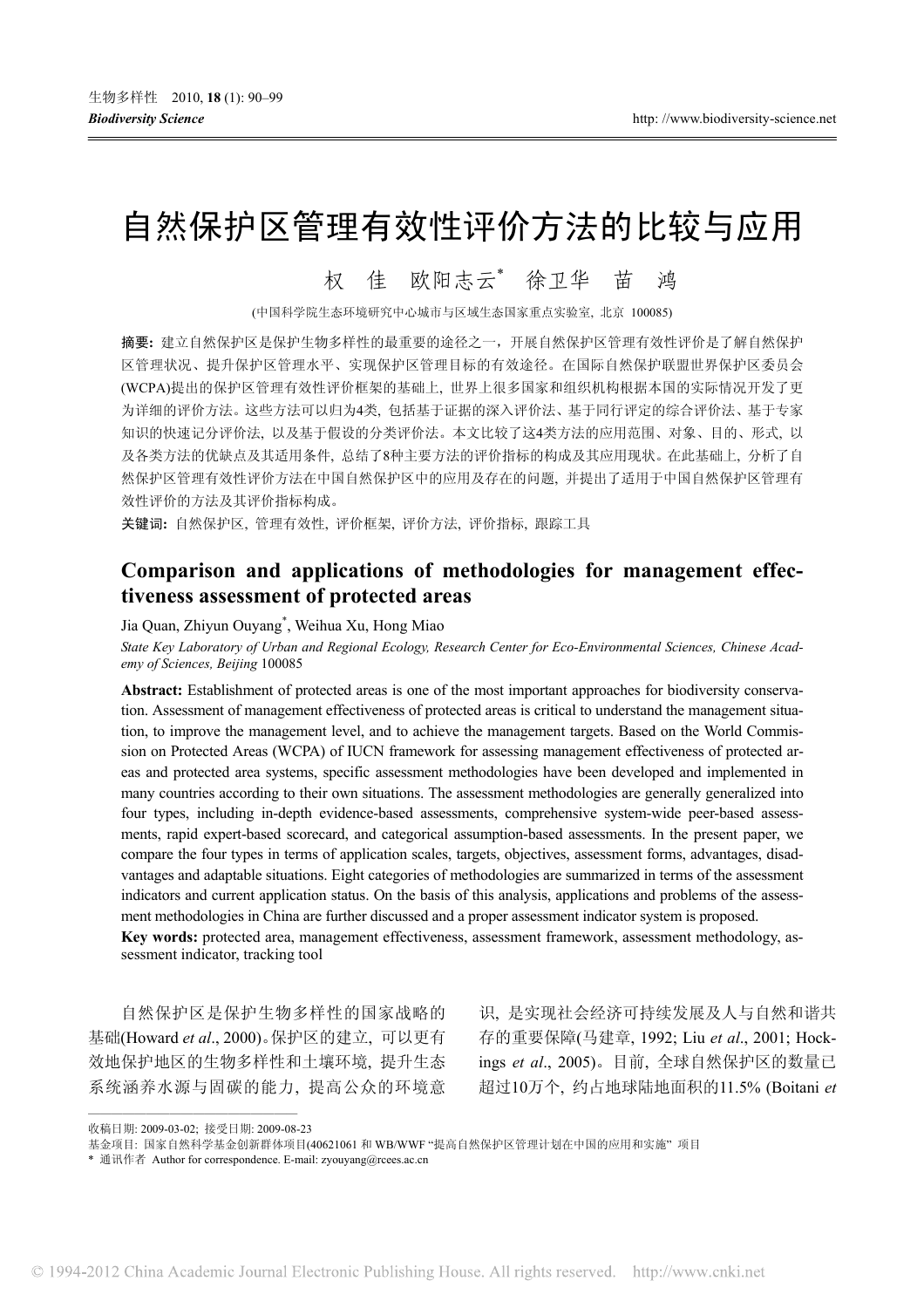*al*., 2008)。根据2008年《中国环境状况公报》公布 的数据, 中国自然保护区的数量已增至2,538个, 总 面积148.9万km $^2\,$ 

为了保证自然保护区的管理质量, 需要对保护 区的管理有效性进行评价, 即评估通过管理在多大 程度上实现了保护价值和预期的保护目标, 主要评 价与单个保护区及保护区系统相关的保护区设计 与规划结果、管理体制及过程的充分性与合理性、 保护区目标的达成度(Hockings *et al*., 2006)。管理有 效性评价是系统保护规划过程的重要组成部分 (Margules & Pressey, 2000), 是将项目实施、规划与 资金联系起来的重要环节(Hockings *et al*., 2004b)。 通过自然保护区管理有效性评价, 可以: (1)使保护 区的价值得到保持; (2)在管理目标和管理行为之间 建立更系统、更清晰的联系; (3)有助于改进规划; (4) 提高管理工作中经费支配情况的透明度; (5)鼓励更 合理的资源分配; (6)为保护区管理者、非政府组织 (NGO)、政府、捐赠机构和社会公众提供更多的信 息, 帮助政策制定者针对普遍的管理问题作出战略 层次以及保护区系统范围的响应; (7)提升公众对保 护区的认可程度(Hockings, 2000; Day *et al*., 2002; Hockings *et al*., 2004b)。

研究表明, 世界上很多保护区并没有得到有效 的管理(Hockings *et al*., 2002; 欧阳志云等, 2002; 余久华和吴丽芳, 2003), 相当一部分的保护区正面 临保护价值退化甚至丧失的威胁(Stolton & Dudley, 1999; Hockings *et al*., 2004a; Dudley *et al*., 2004)。为 了改善这一现状, 很多国家、地区和组织机构陆续

开展了对保护区管理有效性评价方法的理论研究 与应用实践, 依据不同的评价目的、对象及应用范 围, 建立不同的评价体系, 采用不同的评价方式对 保护区的管理效果进行跟踪评价。本文着重介绍在 世界保护区委员会(World Commission on Protected Areas, WCPA)评价框架基础上发展的评价方法, 比 较了主要方法的特点、评价指标构成及应用实践, 针对我国的实际情况提出适宜的评价方法, 并调整 了评价指标的构成, 以期为我国自然保护区管理有 效性评价工作提供参考。

# **1** 自然保护区管理有效性评价方法的分类 比较

#### **1.1** 框架基础

自然保护区管理有效性评价的基础是保护区 管理工作的过程。1997年世界保护区委员会 (WCPA)依据保护区管理过程的6个要素, 提出了保 护区管理有效性的评价框架(表1), 列出了各个要素 的基本评价指标(Hockings, 2000; Hockings *et al*., 2002)。每个要素的具体含义是: (1)背景要素, 包括 广泛的政策环境, 提供帮助制定管理决策的信息; (2)规划要素, 即评价指标的选取取决于评价目的, 特别是基于保护区系统层次还是单个保护区层次; (3)投入要素, 评价达成管理目标所需资源的充足程 度, 包括人员、资金、设备及设施; (4)管理过程要 素, 关注保护区的日常管理问题以及社区、自然和 文化资源的管理状况; (5)管理结果要素, 评价管理 目标、工作项目或计划的实施程度, 关注是否按照

表**1** 世界保护区委员会**(WCPA)**保护区管理有效性的评价框架

|  |  | Table 1 Framework of World Commission on Protected Areas for assessing management effectiveness of protected areas |  |
|--|--|--------------------------------------------------------------------------------------------------------------------|--|
|  |  |                                                                                                                    |  |

| 关注问题<br>Focus                                | 管理要素<br>Elements | 评价标准<br>Criteria                                                                                                                              |
|----------------------------------------------|------------------|-----------------------------------------------------------------------------------------------------------------------------------------------|
| 设计问题<br>Design issue                         | 背景 Context       | 重要性; 威胁; 脆弱性; 国家背景<br>Significance; threats; vulnerability; national context                                                                  |
|                                              | 规划 Planning      | 保护区立法和政策; 保护区系统设计; 保护区设计; 管理计划<br>Protected area legislation and policy; protected area system design; reserve<br>design; management planning |
| 管理系统和过程的适宜性<br>Appropriateness of management | 投入 Input         | 管理机构的资源; 区内资源; 合作者<br>Resourcing of agency; resourcing of site; partners                                                                      |
| systems and processes                        | 管理过程 Process     | 管理过程是否恰当<br>Suitability of management processes                                                                                               |
| 保护区目标的传达                                     | 管理结果 Outputs     | 管理行动的结果; 服务和产品                                                                                                                                |
| Delivery of protected area objectives        | 效果 Outcomes      | Results of management actions; services and products<br>影响: 与目标相关的管理工作的效果<br>Impacts: effects of management in relation to objectives         |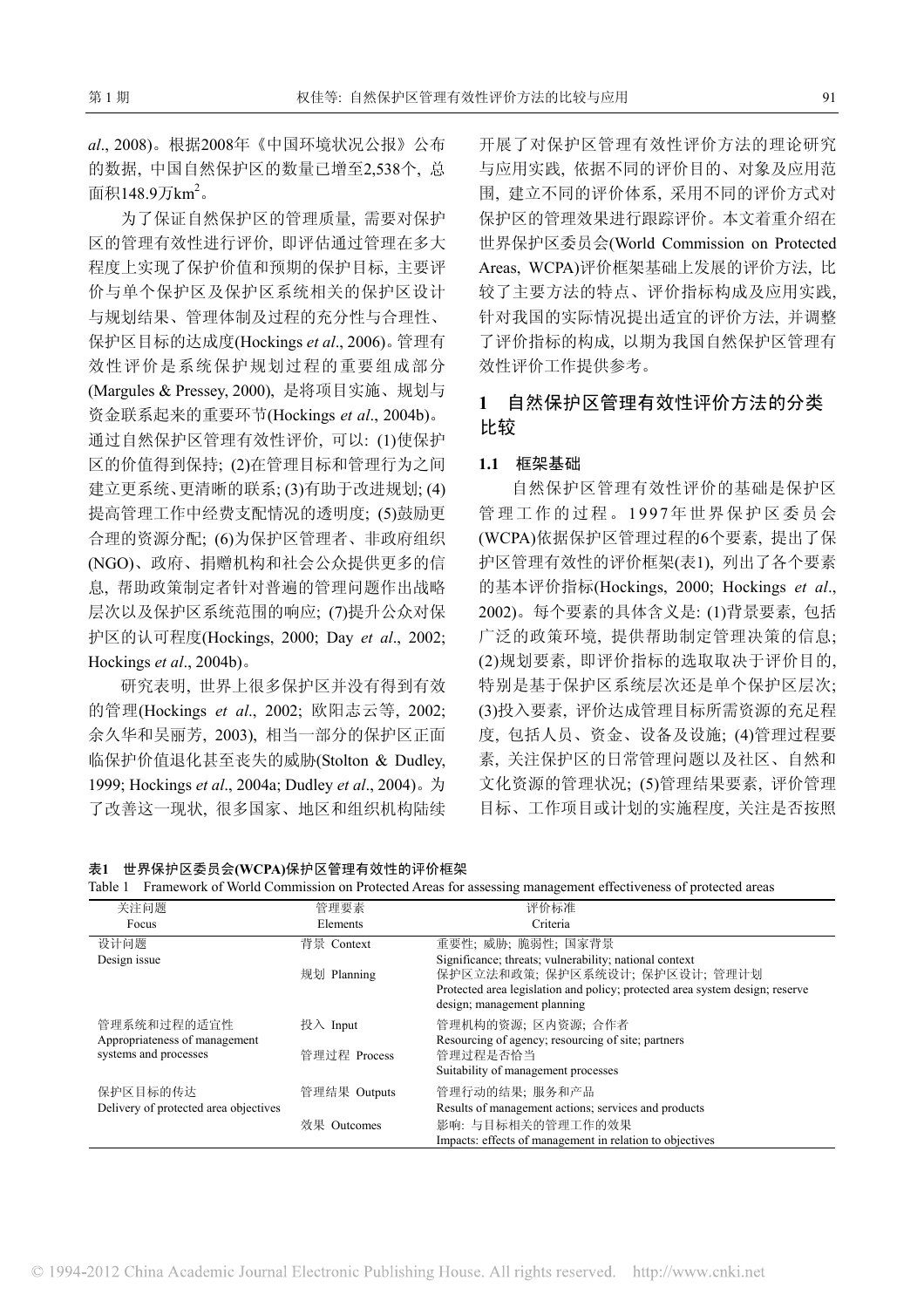计划开展行动以及在计划实施中取得了什么进展; (6)效果要素, 依照管理计划的目标来评价管理是否 成功。效果评价需要长期监测, 包括系统/区域生物 和文化资源, 社区经济, 系统/区域管理对社区的影 响。在最终分析中, 效果评价是管理有效性的真实 反映。

WCPA评价框架与保护区管理者所关心的问题 联系密切, 可以应用于世界范围内的保护区的管理 有效性评价工作中(Hockings, 2000)。这一评价框架 不仅是各种具体的保护区管理有效性评价方法发 展的基础, 而且对保护区管理效果评价报告的内容 及标准的制定也具有启示作用。

#### **1.2** 评价指标的选取原则

评价指标的选择对于评价结果至关重要。评价 指标应该满足以下要求(Hockings & Phillips, 1999; Hockings *et al*., 2004b, 2005): 与评价特征有明确 的、可预测的、能证实的联系; 对评价特征的变化 反应敏锐; 能全面反映较长时空间隔的环境影响, 如环境变化过程中的状况而不是短期内或局部地 区的波动; 反映变化和过程对管理工作的重要性, 包括生物物理、社会、文化、经济、政治和管理要

表**2** 自然保护区管理有效性评价方法的分类比较

素; 反映管理工作在时间和空间尺度上的变化情 况; 在数据收集、分析和阐释方面有合理的效率费 用比; 能够简单地测度和说明; 能及时地收集、分 析和报告。

#### **1.3** 评价方法的分类比较

WCPA框架列出了评价保护区管理效果时需要 关注的问题以及评价项目, 但不能作为评价自然保 护区管理有效性的唯一标准(Hockings *et al*., 2002)。 在此基础上, 世界上很多国家和组织机构根据具体 情况构建了更为详细的评价指标体系(Hockings, 1998; Courrau, 1999; Cifuentes *et al*., 2000; Ervin, 2003b)。其中应用比较广泛的评价方法大致可以分 为4类(Ervin, 2006): (I)基于证据的深入评价法 (in-depth evidence-based assessments); (II)基于同行 评议的综合评价法 (comprehensive system-wide peer-based assessments); (III)基于专家评议的快速记 分评价法(rapid expert-based scorecard); (IV)基于假 设的分类评价法(categorical assumption-based assessments)。这4类评价方法在应用范围、针对对象、 评价目的和评价形式等方面均有差别(表2), 适用于 不同的评价情况(表3)(Ervin, 2006, 2007)。

literature review and expert opinion.

| 方法           | 应用范围                                                                                   | 对象                                               | 评价目的                                                                                                                                                                | 评价形式                                                                                                                                                                                                              |
|--------------|----------------------------------------------------------------------------------------|--------------------------------------------------|---------------------------------------------------------------------------------------------------------------------------------------------------------------------|-------------------------------------------------------------------------------------------------------------------------------------------------------------------------------------------------------------------|
| Methodology  | Scale                                                                                  | Target                                           | Assessment objective                                                                                                                                                | Assessment form                                                                                                                                                                                                   |
|              | 单个保护区<br>Site-level                                                                    | 保护区管理者<br>Manager                                | 评价管理活动达到预期管理目标的程<br>度, 以提高监测水平<br>Assessing the degree to which manage-<br>ment actions achieve specified manage-<br>ment objectives and improving monitor-<br>ing. | 由保护区管理者实行、衡量具有详细评价标准<br>的主要预期成果的变化情况<br>The assessment that is operated by protected area<br>manager is designed to measure changes in key<br>desired outcomes with a detailed baseline.                          |
| $\mathbf{I}$ | 特定保护区系统内<br>的所有保护区<br>Each protected area<br>within a given pro-<br>tected area system | 政策制定者<br>Policy-maker                            | 明确保护区系统面临的威胁、保护优先<br>性及后续措施<br>Identifying the threats, conservation<br>priority and follow-up steps.                                                               | 通过召开参与式的座谈会, 依据调查问卷进行<br>讨论评分<br>The assessment would hold an interactive work-<br>shop to evaluate the protected area effectiveness<br>according to a questionnaire.                                             |
| Ш            | 单个保护区<br>Site-level                                                                    | 保护区管理者<br>及相关人员<br>Manager and<br>related people | 快速了解保护区的管理过程, 报告管<br>理效果的进展<br>Providing a quick overview of the man-<br>agement steps and reporting progress on<br>management effectiveness.                       | 通过记分卡或者结构性问卷, 通常在每个保护<br>区以访谈或者调查的形式进行<br>The assessment involves a scorecard or struc-<br>tured questionnaire and is generally applied to<br>each protected area through an individual inter-<br>view or survey. |
| IV           | 保护区系统<br>System-level                                                                  | 政策制定者<br>Policy-maker                            | 对整个保护区系统的概括认知<br>Providing general information about an<br>entire system but little or no information<br>about variation within that system.                        | 运用已有文献数据及专家意见对采集的数据<br>进行分类评价<br>The assessment data are collected regarding an<br>entire category or categories, based primarily on                                                                              |

Table 2 Comparison of four types of methodologies for assessing management effectiveness of protected area

I: 基于证据的深入评价法; II: 基于同行评议的综合评价法; III: 基于专家评议的快速记分评价法; IV: 基于假设的分类评价法。 I, In-depth evidence-based assessments; II, Comprehensive system-wide peer-based assessments; III, Rapid expert-based scorecard; IV, Categorical assumption-based assessments.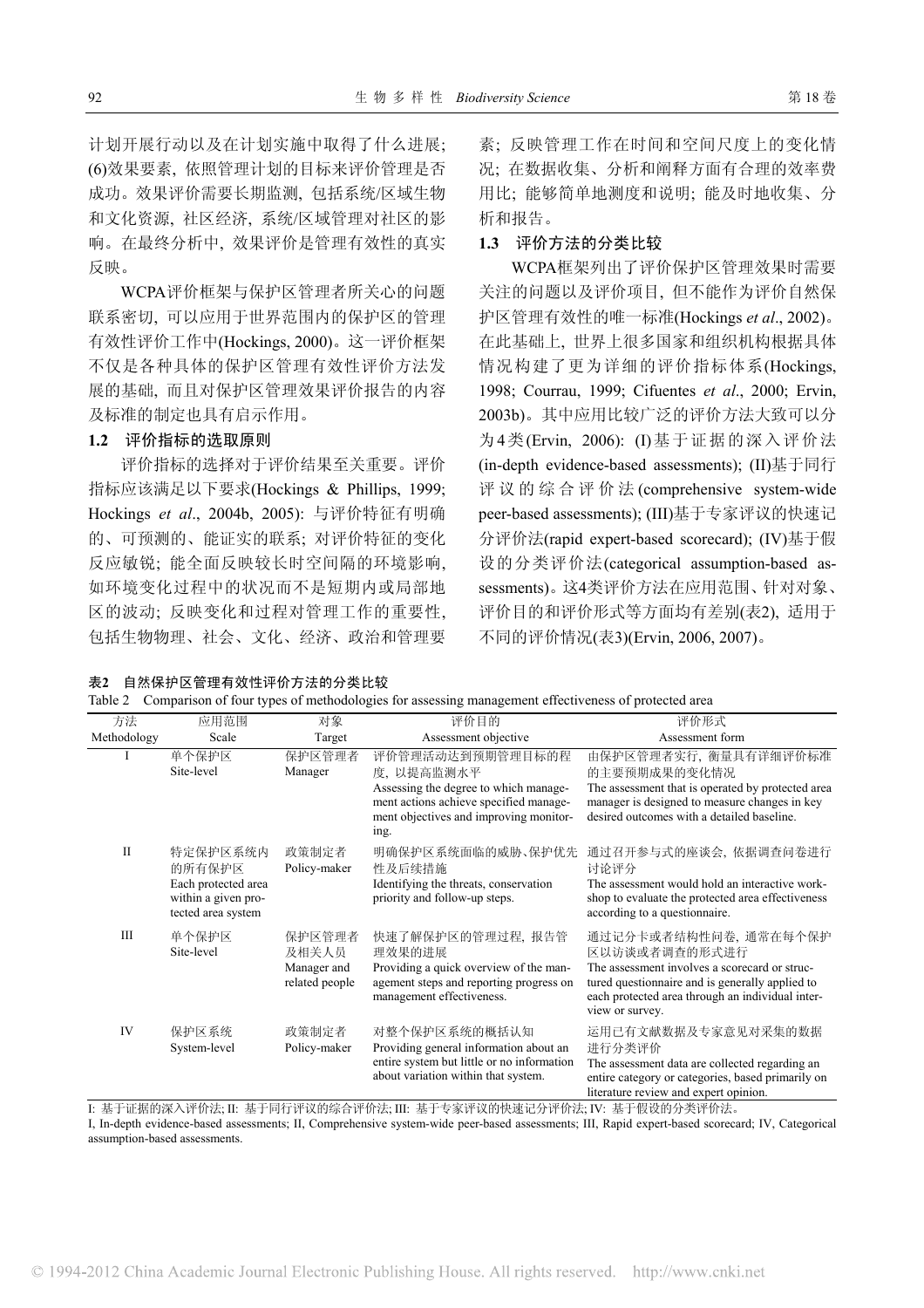#### 表**3** 自然保护区管理有效性评价方法优缺点的分类比较

Table 3 Advantages and disadvantages of four types of methodologies for assessing management effectiveness of protected area

| 方法<br>Methodology | 优点<br>Advantages                                                                                                                                                                                                                           | 缺点<br>Disadvantages                                                                                                                                                                                                                                                        | 总体评价<br>General assessment                                                                                                                                                                           |
|-------------------|--------------------------------------------------------------------------------------------------------------------------------------------------------------------------------------------------------------------------------------------|----------------------------------------------------------------------------------------------------------------------------------------------------------------------------------------------------------------------------------------------------------------------------|------------------------------------------------------------------------------------------------------------------------------------------------------------------------------------------------------|
| L                 | 结果的可信度很高; 保护区人员及利益相<br>关者的互动性很高; 提供可靠的和可重复<br>的指标<br>Very high degree of confidence in results;<br>very high levels of interaction with all lev-<br>els of protected area staff and stakeholders;<br>measurable and repeatable indicators. | 需要投入大量的人力和资源,耗费时间长<br>Very high investment of staffing and re-<br>sources and long time required.                                                                                                                                                                          | 最适用制定特定的阈值与基准以提<br>高监测水平<br>Best for developing specific thresh-<br>olds and benchmarks for monitoring<br>improvement.                                                                               |
| $\mathbf{I}$      | 结果的可信度较高; 可以为以后的评价工<br>作提供基础; 在系统层次上分析保护区的<br>威胁、薄弱环节和优先性<br>High degree of confidence in results; basis<br>of future assessment; system-level analysis<br>of threats, weaknesses and priorities.                                          | 缺乏生态完整性和保护区水平的具体指<br>标, 通常不能为以后监测管理行为提供可<br>度量的阈值<br>Lack of detailed index for ecological integ-<br>rity and protected area management; does<br>not generally result in measurable thresh-<br>olds for monitoring future performance.                                     | 最适用于确定系统范围内面临的威<br>胁,需要优先保护的地理位置与策<br>略及政策干预<br>Best for identifying system wide<br>threats, weaknesses, geographic and<br>strategic priorities and policy-level<br>interventions.                   |
| Ш                 | 较小的人力、资源投入;耗时短<br>Low investment of staffing and resources<br>and little time required.                                                                                                                                                    | 非同行评定, 不适用于对保护区系统内不<br>同保护区之间进行比较<br>Not peer-based assessment; is not well<br>suited for comparisons across a protected<br>area system.                                                                                                                                   | 最适用于对保护区管理有一个快速<br>的了解, 跟踪多个保护区的总体进<br>展情况<br>Best for developing a snapshot in<br>performance and for tracking the<br>overall general progress of many<br>sites over time.                          |
| IV                | 人力和资源投入很少<br>Very low investment of staffing and re-<br>sources.                                                                                                                                                                           | 缺乏野外工作人员的参与; 结果的可信度<br>很低;评价结果不能区分出同一类型的保<br>护区在管理效果上的差异<br>Very low levels of interaction with field<br>staff; very low degree of confidence in<br>results; does not differentiate between dif-<br>ferent levels of management effectiveness<br>within a single category. | 最适用于在项目水平上确定优先投<br>资的生物类群和区域, 应与其他评<br>价方法结合运用<br>Best for prioritizing broad categories<br>and geographies for investment at a<br>programmatic level; best when used<br>with other assessment types |

I–IV表示4种不同的评价方法,同表2。 I–IV correspond to the methodologies in Table 2

这4类评价方法已经广泛应用于世界范围内各 类保护地的管理有效性评价中(表4)。在WCPA框架 项目的基础上, 依据评价目的和对象等的不同, 选 取和构建了不同的评价指标体系(表5), 定性或定量 地描述自然保护区的管理状况, 对保护区的管理效 果进行跟踪评价, 对保护地的建设和发展起到了积 极的推动作用。

# **2** 自然保护区管理有效性评价方法在中国 的应用及建议

我国已经陆续开展了这方面的研究与实践工 作: 薛达元和郑允文(1994)探讨并构建了我国自然 保护区管理有效性的评价指标与评价标准, 并在管 理条件、管理措施、科研基础和管理成效等4个方 面提出13项评价指标; 栾晓峰等(2002)利用上述方 法分析了影响上海崇明东滩鸟类自然保护区生态 环境质量和有效管理的关键因子及保护区面临的 主要问题, 并提出了相应的对策建议; 谢志红和徐

永新(2003)从保护区机构能力、长期管理工作、资 金筹措和当地社区参与等4个方面选取了12项指标, 对湖南省62个自然保护区的管理有效性进行了评 价; 姜立军等(2005)根据我国154个国家级自然保 护区的问卷调查结果, 运用主成分分析法对26项管 理评价指标进行了分析, 确定了6个主要指标类体 系, 包括物资保障、监控管理、经济开发收益、管 理权归属、行政执法和交流合作; 王双玲等(2005) 介绍了保护区管理有效性跟踪工具(Tracking Tool) 的开发基础、监测与评估内容、功能和局限性、案 例应用与发展前景; 王琪等(2005)利用RAPPAM方 法对吉林省25个自然保护区管理的整体情况进行 了综合评价, 并针对存在的共性问题提出了建设性 的解决措施; 莫燕妮和洪小江(2007)在RAPPAM方 法的基础上对指标体系进行了调整, 从管理基础、 管理机制、管理行为和管理效果等4个方面选取了 29项指标, 对海南省林业系统自然保护区的总体管 理有效性进行了评价; 刘义等(2008)利用RAPPAM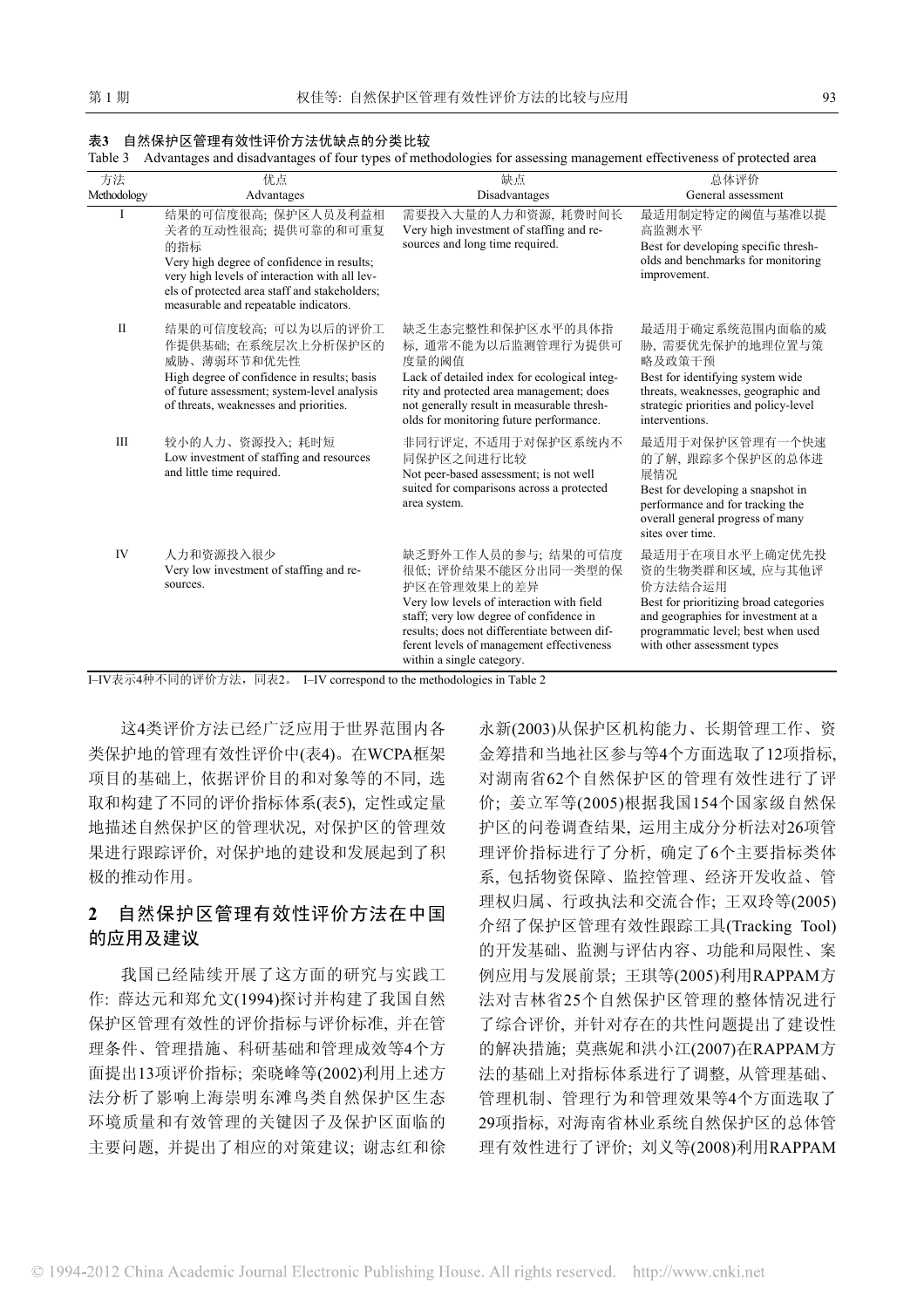#### 表**4** 自然保护区管理有效性评价的主要方法及其应用

Table 4 Applications of main methodologies for assessing management effectiveness of protected area

| 方法           | 主要方法                                                                                                                                                                                                                 | 应用                                                                                                                                                                                                                                                                                                   | 参考文献                                                                                                         |
|--------------|----------------------------------------------------------------------------------------------------------------------------------------------------------------------------------------------------------------------|------------------------------------------------------------------------------------------------------------------------------------------------------------------------------------------------------------------------------------------------------------------------------------------------------|--------------------------------------------------------------------------------------------------------------|
| Methodology  | Main methodology                                                                                                                                                                                                     | Application                                                                                                                                                                                                                                                                                          | Referrences                                                                                                  |
| I            | UNESCO/IUCN的"增加我们的遗产价值--世界自<br>然遗产地成效的监测与管理"项目开发的评价方<br>法。<br>Assessment tool developed by the "Enhancing Our<br>Heritage-Monitoring and Managing for success in<br>Natural World Heritage Sites"UNESCO/IUCN project | 此方法已在非洲、南亚和拉丁美洲的9个世界自然遗产地<br>实施, 测试评价工具、资助监测活动和适宜的管理行动<br>The project tested assessment tools and funded monitoring<br>activities and adaptive management interventions in nine<br>natural World Heritage Sites in Africa, South Asia and<br>Latin America.                                          | Hockings et<br>al., 2002,<br>2007; Mathur<br>et al., 2007                                                    |
| $\rm II$     | 世界自然基金会编制的自然保护区管理快速评估<br>和优先性确定方法<br>Assessment tool developed by "Rapid Assessment and<br>Prioritization of Protected Area Management (RAP-<br>PAM) Methodology" WWF project                                        | 已应用到45个国家的1,500多个保护区<br>The methodology has been applied in over 1,500 protected<br>areas across 45 countries.                                                                                                                                                                                       | Ervin, 2003b,,<br>2007; Hock-<br>ings et al.,<br>2005                                                        |
| Ш            | 由"受威胁的公园项目"建立的评价方法<br>Assessment tool developed by "Parks in Peril Pro-<br>gram" project                                                                                                                             | 为拉丁美洲和加勒比海地区17个国家、面积超过2,700万<br>公顷地方的保护及长期管理工作提供了支持<br>The program has supported protection and long-term man-<br>agement of more than 27 million hectares in 17 countries<br>across Latin America and the Caribbean.                                                                                | Hockings,<br>2000; The<br>Nature Con-<br>servancy<br>(TNC), 2004                                             |
|              | 由"中美洲地区环境项目"建立的评价方法<br>Assessment tool developed by "Proyecto Ambiental<br>Regional de Centro America, PROARCA" program                                                                                              | 应用于中美洲的巴拿马、洪都拉斯、萨尔瓦多、尼加拉<br>瓜、危地马拉、哥斯达黎加<br>The program has been applied in Panama, Honduras,<br>Salvador, Nicaragua, Guatemala, Costa Rica across Central<br>America.                                                                                                                               | Courrau, 1999;<br>Hockings,<br>2000; Hock-<br>ings et al.,<br>2005                                           |
|              | WWF中美洲办公室和热带农业调查和教育中心合<br>作发展的保护区管理的评价方法<br>Assessment tool developed by "WWF/ The Agricul-<br>tural Center of Tropical Investigation and Teaching<br>(CATIE)" project                                               | 该系统已在巴西、哥斯达黎加、厄瓜多尔和危地马拉得<br>到检验<br>The methodology has been tested in Brazil, Costa Rica,<br>Ecuador and Guatemala.                                                                                                                                                                                  | Hockings,<br>2000;<br>Cifuentes et<br>al., 2000                                                              |
|              | 世界银行/世界自然基金会跟踪工具<br>World Bank (WB) /WWF "Tracking Tool"                                                                                                                                                             | 欧洲、亚洲、非洲和拉丁美洲51个国家的331个自然保护<br>区; Ramsar公约保护下的8个湿地; 总面积超过5,000万<br>公顷<br>Tracking Tool have been implemented at 331 sites in 51<br>countries within Africa, Asia, Europe, and Latin America,<br>and 8 wetlands protected by Ramsar Convention, covering<br>a total area of over 50 million hectares. | Stolton et al.,<br>2003, 2007;<br>Lacerda, 2004;<br>Chatterjee &<br>Pittock, 2005;<br>Dudley et al.,<br>2007 |
| $\mathbf{I}$ | 大自然保护区协会分类评估方法<br>The Nature Conservancy "Categorical Assessment"                                                                                                                                                    | 南美大陆所有保护区<br>The methodology has been used in all protected areas<br>across the South American continent.                                                                                                                                                                                            | Hockings,<br>2000;<br>Ervin, 2006                                                                            |
|              | 空缺法<br>Gap Plus                                                                                                                                                                                                      | 对科罗拉多州各类公共和私有土地的管理效果打分<br>The methodology has been used to establish a score of<br>management effectiveness of various types of public and<br>private land management within Colorado.                                                                                                               | Ervin, 2006,<br>2007; Supples<br>et al., 2006                                                                |

I–IV表示4种不同的评价方法,同表2。 I–IV correspond to the methodologies in Table 2

方法对北京20个保护区进行了问卷调查与分析, 探 明了保护区面临的威胁和压力, 并提出了提高保护 区管理有效性的对策建议。

可以看出, 我国自然保护区管理有效性评价工 作已逐渐开始应用当前国际上比较成熟的概念和 方法, 但还处于发展阶段, 应用的范围不广泛, 而 且对于如何选用合适的评价方法以及适合的评价 项目还不明确。因而, 现阶段所开展的评价工作仅 停留在照搬国外方法的层次上, 部分评价项目与我 国自然保护区管理的实际情况相关度不高, 影响了 评价结果的针对性(权佳等, 2009a)。

我国的自然保护区事业经过几十年的建设, 已 经取得了很大的成效, 自然保护区的数量已经超过 了总体规划中2010年的发展目标(欧阳志云等, 2002; 喻泓等, 2006)。但随着保护区的进一步发展, 保护区的管理也暴露出越来越多的问题, 如土地权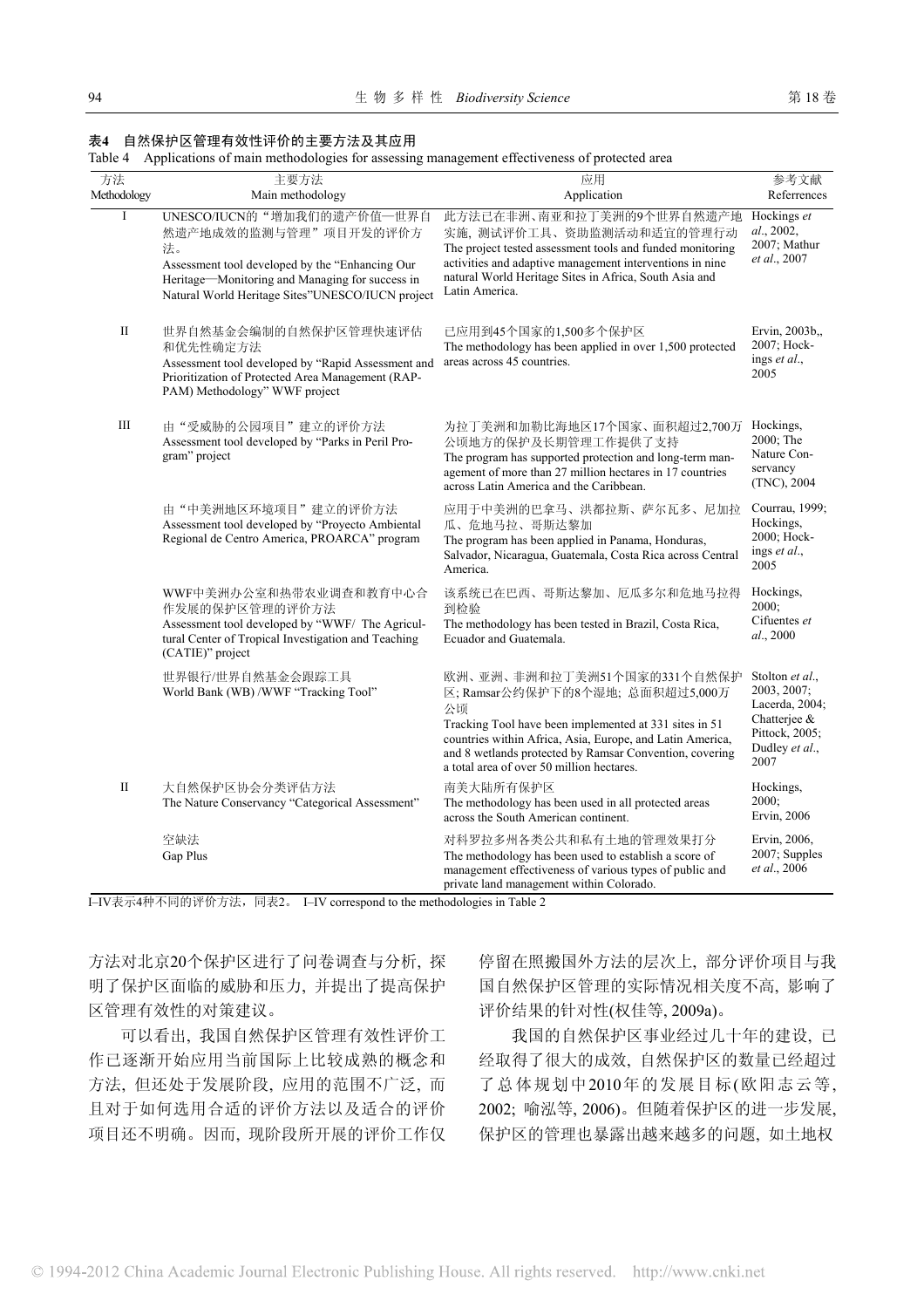### 表**5** 自然保护区管理有效性主要评价方法的评价指标

| Table 5 Assessment indicators of main methodologies for assessing management effectiveness of protected area |  |  |  |
|--------------------------------------------------------------------------------------------------------------|--|--|--|
|                                                                                                              |  |  |  |

| 方法<br>Methodology            | 评价指标<br>Assessment indicators                                                                                                                                                                                                                                                                                                                                                                                                                                                                                                                                                                                                                                                                                                                                                                                                                                                                                                                                                                                                                                                                                                                                                                                                                                                                                                                                                                                                                                                                                                                                                                                                                                                                                                                                                                                                                                                                                                                                                                                                                                                                                       | 参考文献<br>References                                            |
|------------------------------|---------------------------------------------------------------------------------------------------------------------------------------------------------------------------------------------------------------------------------------------------------------------------------------------------------------------------------------------------------------------------------------------------------------------------------------------------------------------------------------------------------------------------------------------------------------------------------------------------------------------------------------------------------------------------------------------------------------------------------------------------------------------------------------------------------------------------------------------------------------------------------------------------------------------------------------------------------------------------------------------------------------------------------------------------------------------------------------------------------------------------------------------------------------------------------------------------------------------------------------------------------------------------------------------------------------------------------------------------------------------------------------------------------------------------------------------------------------------------------------------------------------------------------------------------------------------------------------------------------------------------------------------------------------------------------------------------------------------------------------------------------------------------------------------------------------------------------------------------------------------------------------------------------------------------------------------------------------------------------------------------------------------------------------------------------------------------------------------------------------------|---------------------------------------------------------------|
| Enhancing<br>Our Heritage    | (1)背景: 明确区域的保护价值和威胁, 利益相关者的关系, 国家背景资料评估; (2)规划: 管理规划评<br>价, 设计评价; (3)投入: 管理需求和投入评价; (4)管理过程: 管理过程持续改进评价; (5)管理结果: 管<br>理计划实施评价;(6)成果: 生态完整性, 主要目标的达成程度。<br>(1) Context: identifying site values and threats, engagement of stakeholders, review of national context; (2)<br>Planning: assessment of management planning, design issues; (3) Inputs: assessing management needs and<br>inputs; (4) Management process: assessing continuous improvement of management processes; (5) Manage-<br>ment outputs: management plan implementation; (6) Outcomes: Ecological integrity assessment, achievement<br>of main objectives.                                                                                                                                                                                                                                                                                                                                                                                                                                                                                                                                                                                                                                                                                                                                                                                                                                                                                                                                                                                                                                                                                                                                                                                                                                                                                                                                                                                                                                                                                      | Hockings et al.,<br>2002, 2007;<br>Mathur et al.,<br>2007     |
| <b>RAPPAM</b><br>Methodology | (1)背景: 威胁, 生物学重要性, 社会经济重要性, 脆弱性, 保护区政策, 政策环境; (2)保护区设计与规<br>划: 目标, 法律保障, 保护区设计与规划, 保护区系统设计; (3)投入: 人员, 通讯和信息, 基础设施, 资<br>金;(4)管理过程: 管理规划, 管理措施, 研究、监测和评价;(5)管理成果: 威胁/预防, 区域恢复, 野生动<br>植物管理, 社区服务, 游客管理, 基础设施建设, 规划实施, 监测, 培训, 科研; (6)成果: 压力<br>(1) Context: threats, biological importance, socio-economic importance, vulnerability, PA policies, policy<br>environment; (2) PA design and planning: PA objectives, legal security, site design and planning, PA system<br>design; (3) Inputs: staff, communication and information, infrastructure, finance; (4) Management processes:<br>management planning, management practices, research, monitoring and evaluation; (5) Management outputs:<br>threats prevention, site restoration, wildlife management, community outreach, visitor management, infra-<br>structure outputs, planning outputs, monitoring, training, research; (6) Outcomes: pressures.                                                                                                                                                                                                                                                                                                                                                                                                                                                                                                                                                                                                                                                                                                                                                                                                                                                                                                                                                                                                                                                                                                                                                                                                   | Ervin, 2003b,<br>2007; Hockings<br>et al., 2005               |
| Parks in Peril<br>Program    | (1)基础保护行动: 物质基础设施, 现场人员, 培训, 土地权属问题, 威胁分析, 保护区官方地位; (2)长<br>期管理: 功能区划和缓冲区管理, 区域长期管理计划, 监测计划的发展与实施; (3)长期经费支持: 非政<br>府组织自给计划, 受威胁公园长期经费计划; (4)地方支撑: 具广泛代表性的管理委员会/技术咨询委员<br>会, 社区参与协调资源的使用, 在国家/区域/地区水平上的政策议程进展, 环境宣教项目。<br>(1) Basic protection activities: physical infrastructure, on-site personnel, training, land tenure issues, threats<br>analysis, official PA status; (2) Long-term management: zoning and buffer zone management, site-based<br>long-term management plan, monitoring plan development and implementation; (3) Long-term financing:<br>NGO self-sufficiency plan, Parks in Peril site long-term financial plan; (4) Site constituency: broad-based<br>management committee/technical advisory committee, community involvement in compatible resource use,<br>development of policy agenda at national/regional/local levels, environmental education programs.                                                                                                                                                                                                                                                                                                                                                                                                                                                                                                                                                                                                                                                                                                                                                                                                                                                                                                                                                                                                                                                                                                                                                                                                                            | Hockings, 2000;<br>TNC, 2004                                  |
| PROARCA<br>program           | (1)社会: 交流, 参与, 宣教, 土地权属; (2)行政管理: 基础设施, 人员, 规划; (3)自然与文化资源: 利用,<br>保护, 知识, 环境监测; (4)政治-法律: 法律框架, 机构框架; (5)经济/财政: 自身可持续性, 产品和服<br>务的产出,收益。<br>(1) Social: communications, participation, education, land tenure; (2) Administrative: infrastructure, person-<br>nel, planning; (3) Natural and cultural resources: use, protection, knowledge, environmental monitoring; (4)<br>Political–legal: legal framework, institutional framework; (5) Economic/financial: self sustainability, produc-<br>tion of goods and services, benefits.                                                                                                                                                                                                                                                                                                                                                                                                                                                                                                                                                                                                                                                                                                                                                                                                                                                                                                                                                                                                                                                                                                                                                                                                                                                                                                                                                                                                                                                                                                                                                                             | Courrau, 1999;<br>Hockings, 2000;<br>Hockings et al.,<br>2005 |
| <b>CATIE</b>                 | (1)管理: 人员, 经费, 组织机构, 基础设施; (2)政策: 社区支持与参与, 内部制度支撑, 外部支撑; (3)法<br>律:土地权属,一般法律和法规,保护区法规;(4)规划:保护区管理计划,管理计划与其他计划和组织<br>的协调性,年度工作计划,规划的层次、功能区划、边界;(5)信息:社会经济信息,生物物理信息,地理<br>信息, 法律信息, 研究, 监测与反馈, 传统知识; (6)管理项目: 研究, 环境教育, 环境宣传, 保护, 维护,<br>影响社区;(7)非法利用: 伐木, 不可更新自然资源的利用, 动植物资源和文化资源的开发, 盗猎, 农业<br>和畜牧业, 渔业, 娱乐与旅游, 设施建设; (8)合法利用: 伐木, 矿产资源的利用, 动植物资源的利用, 占<br>用, 狩猎, 农业和畜牧业, 渔业, 娱乐与旅游, 宣教, 房屋建设; (9)生物地理特征: 形式, 大小, 隔离性,<br>脆弱性;(10)威胁: 游客影响, 污染, 火灾、人类居住区的扩展, 外来物种, 引入生物, 自然灾害, 基础设<br>施建设, 破坏活动和暴力冲突, 贩毒。<br>(1) Administrative: personnel, financing, organization, infrastructure; (2) Policies: community support and<br>participation, inner-institutional support, external support; (3) Legal: land tenure, general laws and regula-<br>tions, law establishing PA; (4) Planning: PA management plan, compatibility of management plan with other<br>plans and organizations, annual operating plan, level of planning, zoning, boudaries; (5) Information: socio-<br>economic information, biophysical information, cartographic information, legal information, research, moni-<br>toring and feedback, traditional knowledge; (6) Management programs: research, environmental education,<br>environmental interpretation, protection, maintenance, outreach to the communities; (7) Illegal uses: extrac-<br>tion of timber, extraction of non-renewable natural resources, extraction of flora and fauna, extraction of<br>cultural resources, squatting, poaching, agriculture and cattle ranching, fishing, recreation and tourism,<br>building of infrastructure; (8) Legal uses: timber extraction, extraction of mineral resources, extraction of<br>flora and fauna, hunting, agriculture and cattle ranching, fishing, recreation and tourism, education, building<br>construction; (9) Biogeographical characteristics: form, size, isolation, vulnerability; (10) Threats: visitor<br>impact, pollution, fires, advancing human settlements, immigration, introduced organisms, natural disasters,<br>development infrastructure, subversive movements and violent conflict, narco-trafficking. | Hockings, 2000;<br>Cifuentes et al.,<br>2000                  |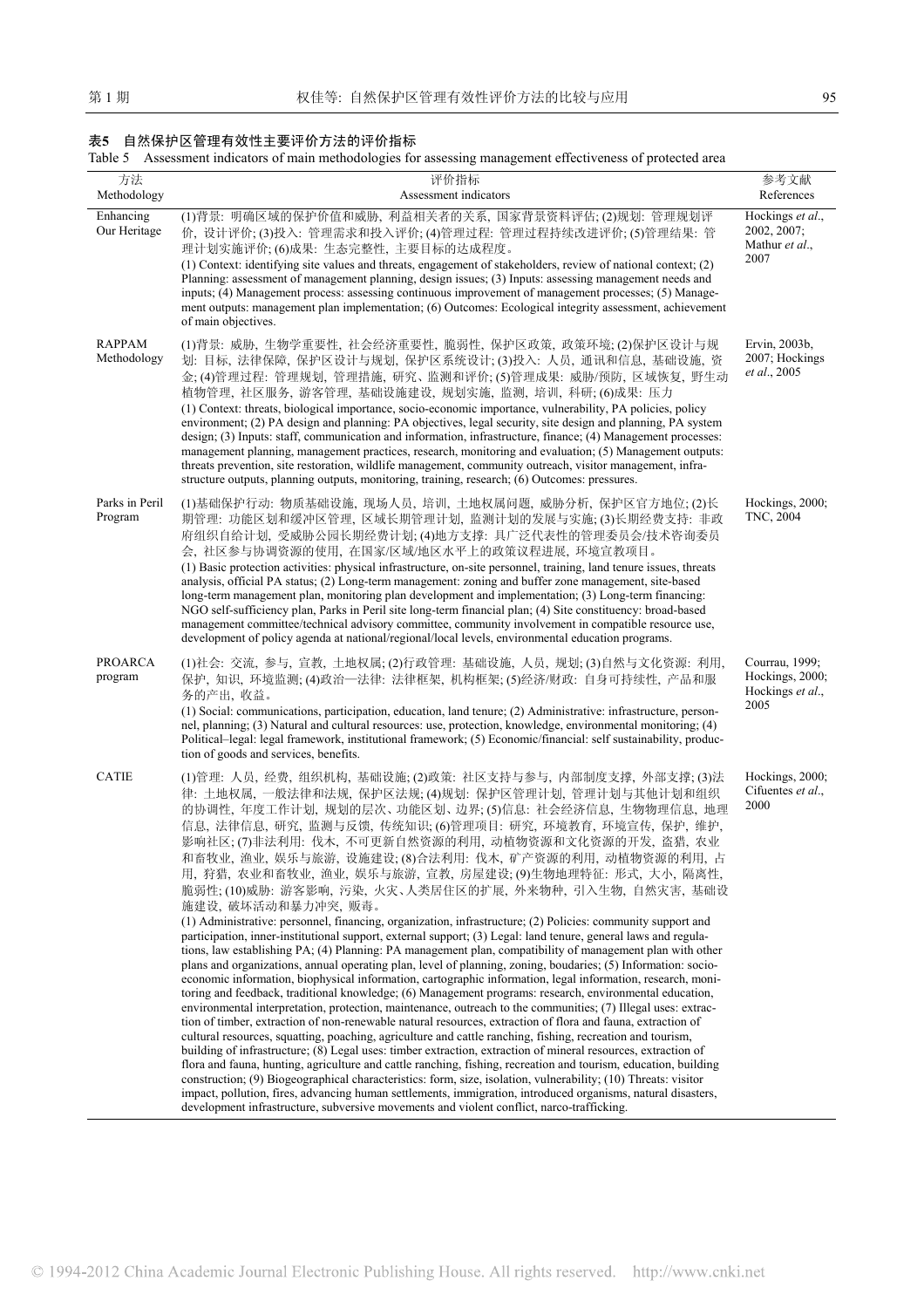| 表5(续) |  | Table 5 (continued) |
|-------|--|---------------------|
|-------|--|---------------------|

| 方法                        | 评价指标                                                                                                                                                                                                                                                                                                                                                                                                                                                                                                                                                                                                                                                                                                                                                                                                                                                                                                                                                                                                                                                                                                                                                                                                                                                                                                                                                                                                                                                                                                                                                                                                             | 参考文献                                                                                                            |
|---------------------------|------------------------------------------------------------------------------------------------------------------------------------------------------------------------------------------------------------------------------------------------------------------------------------------------------------------------------------------------------------------------------------------------------------------------------------------------------------------------------------------------------------------------------------------------------------------------------------------------------------------------------------------------------------------------------------------------------------------------------------------------------------------------------------------------------------------------------------------------------------------------------------------------------------------------------------------------------------------------------------------------------------------------------------------------------------------------------------------------------------------------------------------------------------------------------------------------------------------------------------------------------------------------------------------------------------------------------------------------------------------------------------------------------------------------------------------------------------------------------------------------------------------------------------------------------------------------------------------------------------------|-----------------------------------------------------------------------------------------------------------------|
| Methodology               | Assessment indicators                                                                                                                                                                                                                                                                                                                                                                                                                                                                                                                                                                                                                                                                                                                                                                                                                                                                                                                                                                                                                                                                                                                                                                                                                                                                                                                                                                                                                                                                                                                                                                                            | References                                                                                                      |
| Tracking<br>Tool          | (1)背景: 法律地位; (2)规划: 保护区条例, 保护区目标, 保护区设计, 管理计划, 日常工作计划, 土地<br>和水资源利用规划, 监测与评价; (3)投入: 法律实施, 资源调查, 员工数量, 人员培训, 本期预算, 预算<br>的可靠性, 设备, 费用; (4)过程: 保护区边界的确定, 保护体系, 研究, 资源管理, 人员培训, 预算管理,<br>设备的维护, 宣教项目, 政府及商业伙伴, 原住民, 当地社区, 监测与评价, 旅行社, 门票和罚款收入;<br>(5)结果: 日常工作计划, 旅游服务设施, 收入对保护区管理的帮助程度; (6)效果: 保护体系, 经济收益<br>评估、价值现状评估。<br>(1) Context: legal status; (2) Planning: PA regulations, PA objectives, PA design, management plan, regular<br>work plan, planning for land and water use, monitoring and evaluation; (3) Input: law enforcement, resource<br>inventory, staff numbers, staff training, current budget, security of budget, equipment, fees; (4) Process: PA<br>boundary demarcation, protection systems, research, resource management, staff training, management of<br>budget, maintenance of equipment, education and awareness, state and commercial neighbors, indigenous<br>people, local communities, monitoring and evaluation, commercial tourism operators, fees; (5) Outputs:<br>regular work plan, visitor facilities, fees; (6) Outcome: protection systems, economic benefit assessment,<br>condition of values.                                                                                                                                                                                                                                                                                                                                                                                                                                                                         | Stolton et al.,<br>2003, 2007;<br>Lacerda, 2004;<br>Chatterjee $\&$<br>Pittock, 2005;<br>Dudley et al.,<br>2007 |
| Categorical<br>Assessment | (1)生物学重要性: 具生态代表性的保护区网络, 植被覆盖率, 片断化程度; (2)资金可持续性: 财务计划<br>及机制, 有经验的职工;(3)法律地位: 土地权属, 社会参与性, 法律/机构状况;(4)管理/监测: 管理计划,<br>监测计划, 野外工作人员;(5)政策: 保护区与国家和地方规划过程之间的联系, 系统内土地所有权类<br>型,所有权的社会承认;(6)能力:国家级保护地管理机构的能力,保护地管理,国家层面上的能力建设<br>计划。<br>(1) Biological relevance: ecologically representative network of PAs, vegetation cover, level of fragmenta-<br>tion; (2) Financial sustainability: financial plans and mechanisms, skilled staff; (3) Legal: land tenure, social<br>participation, legal/institutional aspects; (4) Management/monitoring: management plans, monitoring plans,<br>field staff; (5) Policy: relation of PAs with national and sub-national planning processes, types of land own-<br>ership within the PA system, social recognition of tenure; (6)Capacity: capacity of the National PA Agency,<br>site management, national capacity building plan.                                                                                                                                                                                                                                                                                                                                                                                                                                                                                                                                                                                                                                                                                                                                       | Hockings, 2000;<br>Ervin, 2006                                                                                  |
| Gap plus                  | (1)背景: 社会背景, 地理背景, 生物多样性损失的类型、程度和持续时间; (2)法律框架: 生物多样性保<br>护的法律持续性,土地所有权和使用权,生物多样性管理与其他目标的协调;(3)生物多样性规划: 管理<br>计划, 资源本底调查协议, 与生物多样性管理相关人员的参与;(4)管理资源: 达成生物多样性管理相关<br>目标所需人力、财力和基础建设资源;(5)监测: 确定生物多样性相关研究需求的能力, 对生物多样性状<br>况的了解, 将监测与管理决策结合; (6)资源利用: 使娱乐、旅游、资源开发与生物多样性保护目标统一,<br>充足的生物多样性保护用地;(7)关键管理行为的实施: 法律实施, 威胁监测和预防, 充分的保护和恢复<br>生物多样性的措施。<br>(1) Context: social context, geographic context, type, magnitude and duration of impairments to biodiversity;<br>(2) Legal framework: legal permanency of biodiversity protection, land tenure and use rights, compatibility<br>of biodiversity management with other objectives; (3) Planning for biodiversity: management plan, biological<br>resource inventory protocols, stakeholder participation in relation to biodiversity management; (4) Manage-<br>ment resources: human resources, financial resources and infrastructural resources sufficient to achieve bio-<br>diversity related management objectives; (5) Monitoring: capacity to identify biodiversity-related research<br>needs, awareness of biodiversity condition/viability, incorporation of monitoring into management decisions;<br>(6) Resource use: recreation and visitor use and resource harvesting activities consistent with biodiversity<br>related objective, adequacy of land use zones in protection biodiversity related resources; (7) Implementation<br>of critical management activities: law enforcement, biodiversity related threat detection, mitigation and pre-<br>vention, adequacy of critical conservation actions in maintain and restoring biodiversity. | Ervin, 2006,<br>$2007$ ; Supples <i>et</i><br>al., 2006                                                         |

属和林权、边界、保护与开发的平衡、保护区与社 区的矛盾、机构设置与人员素质问题等, 实施保护 区管理有效性评价是提高保护区管理质量的有效 途径。2008年, 我国由七部委联合下发《关于开展 国家级自然保护区管理评估工作的通知》(环办 [2008]19号), 并已对华东六省一市的国家级自然保 护区的管理工作进行了评估(郑海洋等, 2009)。

通过对前面4类评价方法的比较, 并考虑到可 操作性, 建议采用投入较少的WWF/WB跟踪工具 (Tracking Tool), 针对单个保护区建立长期管理数 据, 并结合我国自然保护区的实际情况对评价项目 构成进行调整。调查表由基本信息表和自然保护区 管理能力与效果评分表(以下简称评分表)(表6)两部 分组成。基本信息表包括保护区级别、地理位置、 建立时间、面积、核心区面积、主管部门、保护目 标与保护对象、主要威胁和任务; 评分表包括31个 评价项目和7个附加项目, 从自然保护区的管理基 础、管理机制、管理行为和管理效果4个方面进行 综合评价。依照WB/WWF跟踪工具的方法, 表6中 的31个评价项目各有4个状态描述, 由差到极好分 别赋予0–3分; 附加项目有是/否2个状态描述, 分值 为1/0。然后计算总得分, 进而明确保护区的优势与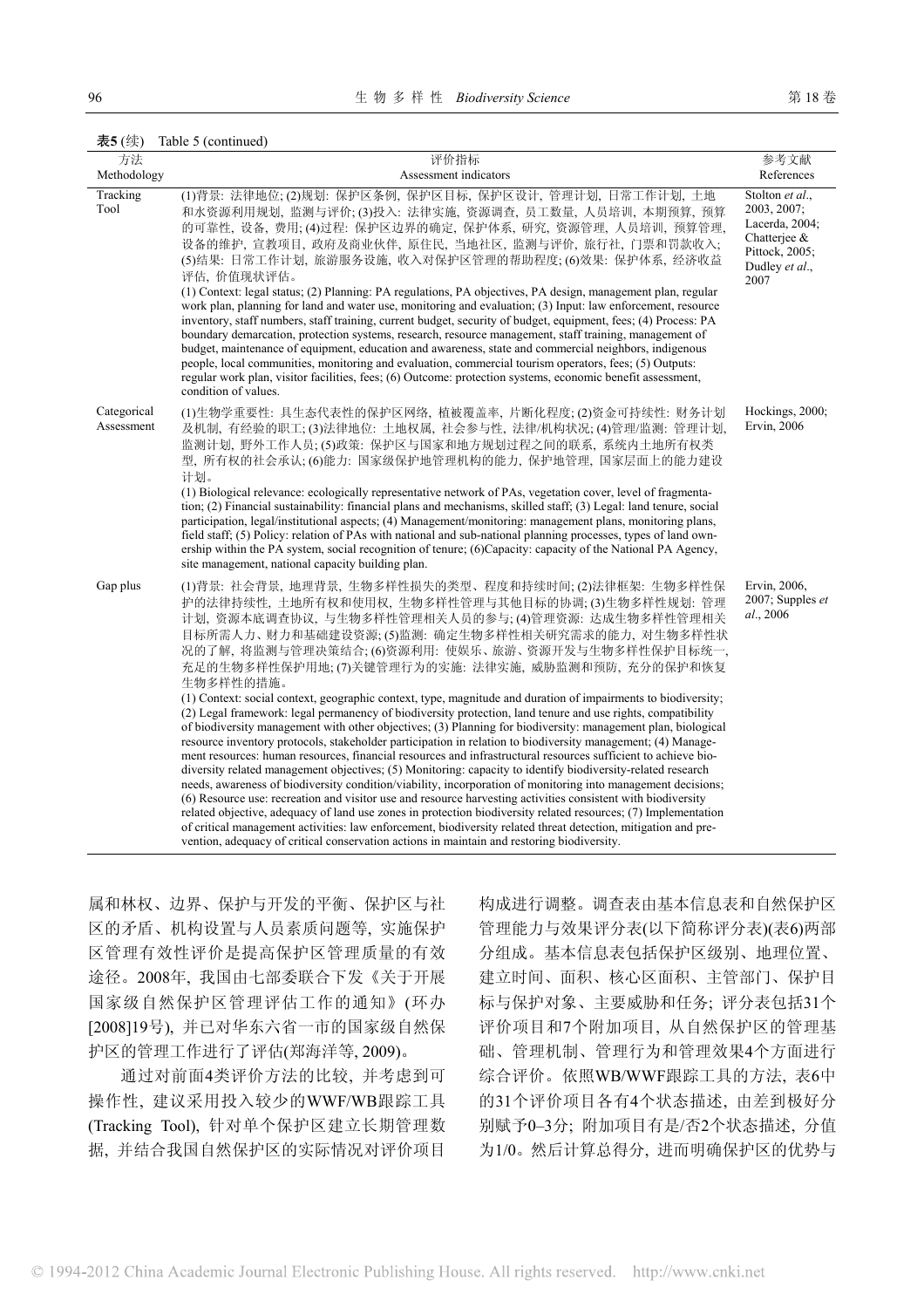#### 表**6** 中国自然保护区管理能力与效果调查评分表

Table 6 Scorecard for investigating management capacity and effectiveness of nature reserves in China

| 评价方面                                                   | 评价项目                                                                                                                                                                                                                                                                                                                                                                                                                                                                                                                                                                                                                                                                                                                                                                                                                                                                                                                                                                                                                                                                                                                                                                                                                                                                                                                                     | 评价内容                                                                                                                                                                                                                                                                                                                                                                                                                                                 |
|--------------------------------------------------------|------------------------------------------------------------------------------------------------------------------------------------------------------------------------------------------------------------------------------------------------------------------------------------------------------------------------------------------------------------------------------------------------------------------------------------------------------------------------------------------------------------------------------------------------------------------------------------------------------------------------------------------------------------------------------------------------------------------------------------------------------------------------------------------------------------------------------------------------------------------------------------------------------------------------------------------------------------------------------------------------------------------------------------------------------------------------------------------------------------------------------------------------------------------------------------------------------------------------------------------------------------------------------------------------------------------------------------------|------------------------------------------------------------------------------------------------------------------------------------------------------------------------------------------------------------------------------------------------------------------------------------------------------------------------------------------------------------------------------------------------------------------------------------------------------|
| Assessment aspect                                      | Assessment indicators                                                                                                                                                                                                                                                                                                                                                                                                                                                                                                                                                                                                                                                                                                                                                                                                                                                                                                                                                                                                                                                                                                                                                                                                                                                                                                                    | Content                                                                                                                                                                                                                                                                                                                                                                                                                                              |
| 管理基础(管理能力)<br>Management base<br>(management capacity) | 保护区机构、公安机构建设、保护区边界、员工数量、工资与福利、<br>事业费、基础设施。<br>Management agency, police agency, reserve boundary, staff number,<br>salary and other benefits, budget sources for protection activities, and<br>infrastructure                                                                                                                                                                                                                                                                                                                                                                                                                                                                                                                                                                                                                                                                                                                                                                                                                                                                                                                                                                                                                                                                                                                           | 保护区在机构、职工、经费、设备与设施<br>等方面的条件与状况。<br>Focusing on the condition and status of<br>agencies, staffs, budget, equipment, and<br>facilities in a reserve.                                                                                                                                                                                                                                                                                                  |
| 管理机制<br>Management mechanism                           | 管理体制(附加项目: 保护区纳入生态公益林补偿和天然林保护项<br>目)、土地/林权、保护区管理办法、行政执法权、人事管理、社区<br>参与、管理计划、监测和评价。<br>Management system (Additional points: reserve is a part of the "Eco-<br>logical Public-welfare Forest Compensation and Natural Forest Protec-<br>tion Project"), land/forest authorities, regulations, administrative<br>law-enforcing authorization, personnel management, community in-<br>volvement, management plan, monitoring and evaluation.                                                                                                                                                                                                                                                                                                                                                                                                                                                                                                                                                                                                                                                                                                                                                                                                                                                                                                | 保护区在管理条例、管理计划、管理目标<br>确定、收费的分配机制、与当地居民、周<br>边居民和社区及其他相关机构、部门、企<br>业等的协调方式与机制。<br>Focusing on the determination of manage-<br>ment regulations, management plans and<br>management objectives and the allocation of<br>charges in a reserve, and on the coordinative<br>manner and mechanism between the reserve<br>and local residents, neighboring residents<br>and communities and other relevant agen-<br>cies, departments and enterprises, etc. |
| 管理行为<br>Management behavior                            | 保护对象的管理、总体规划(附加项目: 保护区与社区没有土地/林<br>权纠纷)、资源调查、科研(附加项目: 独立主持过科研项目, 并且目<br>前有在研项目)、资源管理、资源监测(附加项目: 过去3年没有发生<br>火灾;没有引进外来物种;过去3年没有发生盗伐与偷猎保护对象<br>的案件)、职工培训、经费管理、设备使用和维护、宣传教育(附加<br>项目: 过去3年内执行过国际交流合作项目)、社区共管、<br>旅游管理(附加项目: 保护区内旅游宾馆、饭店等设施齐全, 游客食<br>宿方便)、保护区巡护。<br>Management of protection targets, master plan (additional points:<br>without any land and forest conflicts between reserve and local com-<br>munities), resource and biodiversity investigation, research (additional<br>points: reserve has presided over research projects independently;<br>moreover, some are in process now), resource management, resource<br>monitoring (additional points: there is no forest / grassland fires in last<br>3 years in the reserve. No species are introduced into the reserve. No<br>illegal logging, hunting and other damage events to protection targets<br>in last 3 years in the reserve), staff training, budget expending and<br>management, use and maintenance of equipment, education and<br>awareness (additional points: there are international exchange projects<br>during last 3 years), community co-management, tourism management<br>(additional points: there are complete facilities in the reserve such as<br>travel hotels and restaurants that provide tourists with convenience),<br>patrol in reserve. | 关注保护区员工为实现保护目标和保护<br>区功能所采取的活动, 例如保护区规划,<br>边界确定, 巡护, 员工培训, 资源调查,<br>科研与监测等。<br>Focusing on the activities launched by re-<br>serve staffs to realize protective objectives<br>and reserve functions, e.g. reserve planning,<br>boundary determination, patrol, staff train-<br>ing, resource survey and working status of<br>scientific researches and monitoring, etc.                                                                             |
| 管理效果<br>Management effectiveness                       | 保护状况(附加项目: 在保护区或保护区缓冲带的退化地区有积极<br>的生态恢复项目)、保护区控制、保护区与社区的协调发展。<br>Condition assessment (additional points: there are active programs for<br>restoration of degraded areas within the protected area and/or the pro-<br>tected area buffer zone), reserve control, coordinative development<br>between reserve and community.                                                                                                                                                                                                                                                                                                                                                                                                                                                                                                                                                                                                                                                                                                                                                                                                                                                                                                                                                                                                              | 评价保护对象的状况, 保护区资源管理与<br>保护状况, 对周边社区与区域经济发展的<br>影响等。<br>Focusing on the status of protection targets,<br>the status of resource management and<br>protection in a reserve and the impact on<br>neighborhood and regional development in<br>economy, etc.                                                                                                                                                                                               |

薄弱环节。2005年, 我们运用此调查表对中国535 个自然保护区进行了问卷调查, 评价结果基本反映 出中国自然保护区的管理现状, 说明此评价方法及 评价项目构成对我国自然保护区的适用性(权佳等, 2009b)。

## **3** 结论

自然保护区管理有效性评价的根本目的是改 善与提高保护区的管理水平和管理能力。国际上已 经开发了很多评价方法, 但鉴于国情以及保护区情 况的差异, 需要建立符合中国实际的评价指标体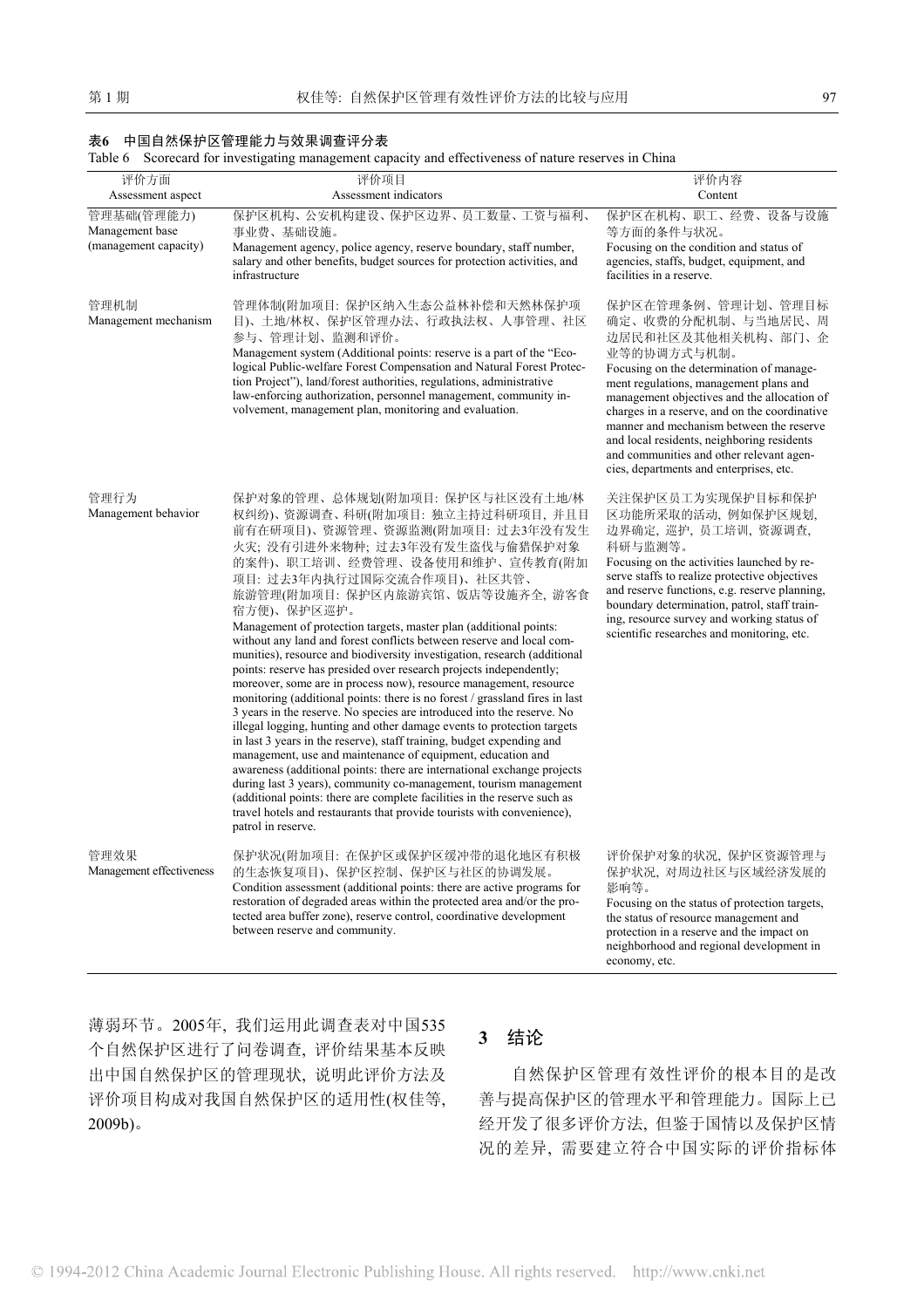系。本文提出的评价项目体系对于管理有效性评价 工作在中国自然保护区的开展是有实际价值的。

研究发现, 自然保护区管理有效性评价目前也 存在一些亟待解决的问题: 缺乏统一的理论基础 (Ervin, 2003a); 没有一个全球通用的保护区有效性 评估体系(Dudley *et al*., 2004); 作为保护区重要组 成部分的生态完整性评价指标还不完善等 (Hockings *et al*., 2004a)。这些都需要我们在实践中 加以改进和完善。在今后的保护区管理工作中, 我 们应尽可能将保护区管理有效性评价作为保护区 系统保护规划过程的重要组成部分和管理过程的 常规组成部分(Margules & Pressey, 2000; Hockings *et al*., 2002; Hockings, 2003; Pomeroy *et al*., 2005)。

#### 参考文献

- Boitani L, Cowling RM, Dublin HT, Mace GM, Parrish J, Possingham HP, Pressey RL, Rondinini C, Wilson KA (2008) Change the IUCN protected area categories to reflect biodiversity outcomes. *PLoS Biology*, **6**, 436–438.
- Chatterjee A, Pittock J (2005) *Tracking Tool for Management Effectiveness in Protected Wetlands*. http://assets.panda.org/ downloads/wetlandstrackingtool.doc [accessed July 2008].
- Cifuentes M, Izurieta A, de Faria H (2000) Measuring Protected Area Management Effectiveness. IUCN/WWF (World Wide Fund for Nature) Forest Innovations Project, WWF Centroamerica, Turrialba (Costa Rica).
- Courrau J (1999) *Strategy for Monitoring the Management of Protected Areas in Central America* (http://pdf.dec.org/pdf\_ docs/Pnack050.pdf) (assessed May 2008)
- Day J, Hockings M, Jones G (2002) *Measuring Effectiveness in Marine Protected Areas*—*Principles and Practice*. World Congress on Aquatic Protected Areas, Australia.
- Dudley N, Belokurov A, Higgins-Zogib L, Hockings M, Stolton S, Burgess N (2007) *Tracking Progress in Managing Protected Areas Round the World*. WWF International, Gland, Switzerland.
- Dudley N, Hockings M, Stolton S (2004) Options for guaranteeing the effective management of the world's protected areas. *Journal of Environmental Policy and Planning*, **6**, 131–142.
- Ervin J (2003a) Protected area assessments in perspective. *BioScience*, **53**, 819–822.
- Ervin J (2003b) *Rapid Assessment and Prioritization of Protected Area Management Methodology*. WWF, Gland, Switzerland.
- Ervin J (2006) *Assessing Protected Area Management Effectiveness: A Quick Guide*. The Nature Conservancy, Arlington.
- Ervin J (2007) *Assessing Protected Area Management Effectiveness: A Quick Guide for Practitioners*. The Nature Conservancy, Arlington.
- Hockings M (1998) Evaluating management of protected areas: integrating planning and evaluation. *Environmental Management*, **22**, 337–345.
- Hockings M (2000) *Evaluating Protected Area Management: A Review of System for Assessing Management Effectiveness of Protected Areas*. University of Queensland, School of Natural and Rural System Management, Lawes, Australia.
- Hockings M (2003) Systems for assessing the effectiveness of management in protected areas. *BioScience*, **53**, 823–832.
- Hockings M, Ervin J, Vincent G (2004a) Assessing the management of protected areas: the work of the world parks congress before and after Durban. *Journal of International Wildlife Law and Policy*, **7**, 31–42.
- Hockings M, Phillips A (1999) How well are we doing? Some thoughts on the effectiveness of protected areas. *Park*, **9**(2), 5–14.
- Hockings M, Stolton S, Courrau J, Dudley N, Parrish J, James R, Mathur V, Makombo J (2007) *The World Heritage Management Effectiveness Workbook: 2007*. UNESCO/IUCN, Queensland.
- Hockings M, Stolton S, Dudley N (2002) *Evaluating Effectiveness*— *A Summary for Park Managers and Policy Makers*. WWF and IUCN, Switzerland.
- Hockings M, Stolton S, Dudley N (2004b) Management effectiveness: assessing management of protected areas? *Journal of Environmental Policy and Planning*, **6**, 157–174.
- Hockings M, Stolton S, Dudley N (translated by Jiang MK (蒋 明康), Ding H (丁晖)) (2005) *Evaluating Effectiveness*: *A Framework for Assessing the Management of Protected Areas* (评价有效性: 保护区管理评估框架). China Environmental Science Press, Beijing. (in Chinese)
- Hockings M, Stolton S, Leverington F, Dudley N, Courrau J (2006) *Evaluating Effectiveness: A Framework for Assessing Management Effectiveness of Protected Areas*, 2nd edn. IUCN and Cambridge, Switzerland and UK.
- Howard PC, Davenport TRB, Kigenyi FW, Viskanic P, Baltzer MC, Dickinson CJ, Lwanga J, Matthews RA, Mupada E (2000) Protected area planning in the tropics: Uganda's national system of forest nature reserves. *Conservation Biology*, **14**, 858–875.
- Jiang LJ (姜立军), Miao H (苗鸿), Zhang J (张菊), Ouyang ZY (欧阳志云), Wang XK (王效科), Wei YC (魏彦昌) (2005) Indexes for evaluation of nature reserve management effectiveness. *Rural Eco-Environment* (农村生态环境), **21**(1), 72–74. (in Chinese with English abstract)
- Lacerda L (2004) *How Effective Are Protected Areas? A Preliminary Analysis of Forest Protected Areas by WWF*—*The Largest Ever Global Assessment of Protected Area Management Effectiveness*. WWF International, Switzerland.
- Liu J, Linderman M, Ouyang Z, An L, Yang J, Zhang H (2001) Ecological degradation in protected areas: the case of Wolong Nature Reserve for giant pandas. *Science*, **292**, 98–101.
- Liu Y (刘义), Yuan X (袁秀), Li JW (李景文), Li JQ (李俊清)